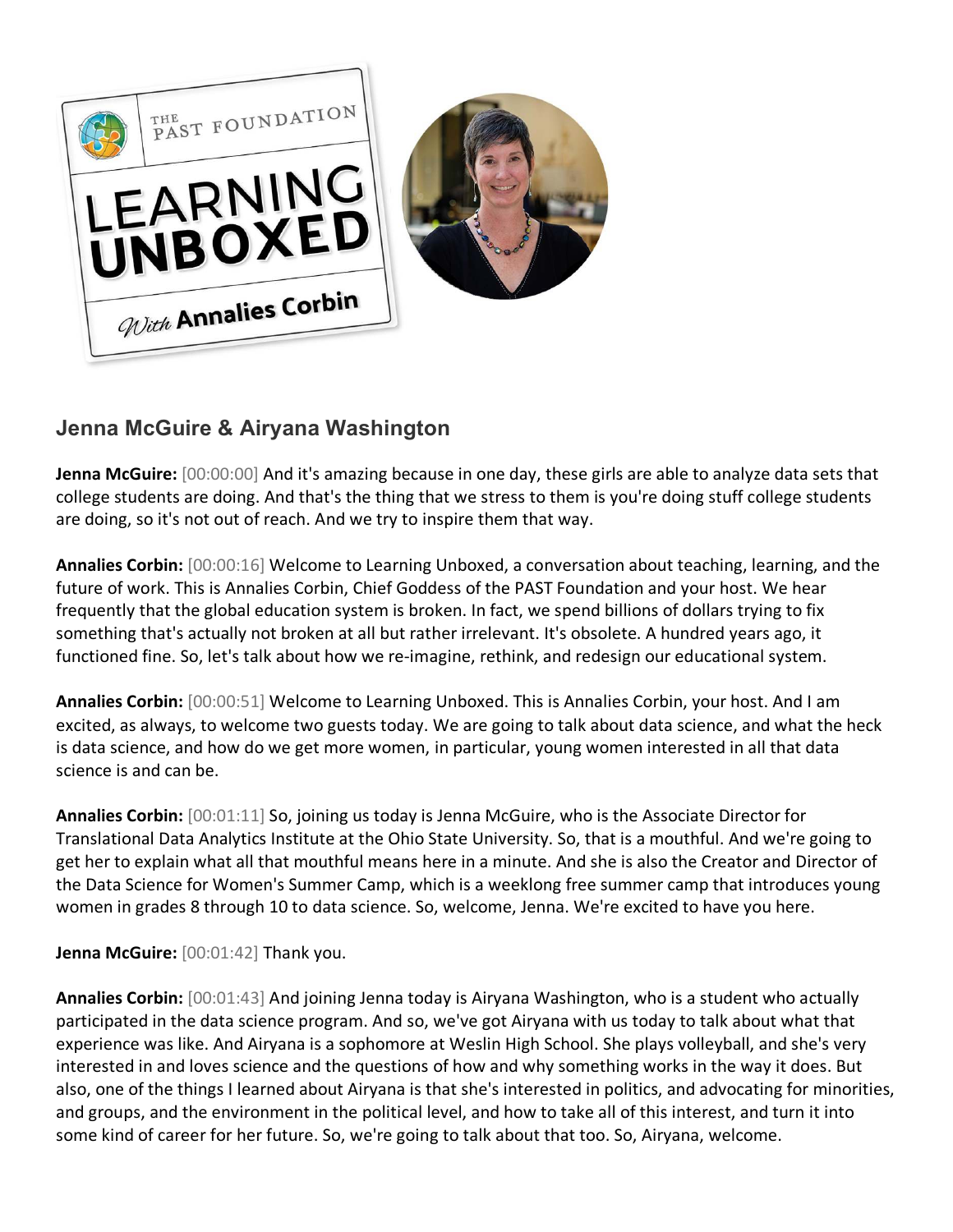## **Airyana Washington:** [00:02:27] Thank you.

**Annalies Corbin:** [00:02:29] So, as always, for our listeners, we love the opportunity to talk about programs that are innovative, and creative, and just inspire us. And when I met Jenna, I was just like completely jazzed and excited. And I think we got about five minutes into our conversation like, "Oh, my gosh. We have to do some stuff together."

**Jenna McGuire:** [00:02:46] Yeah.

**Annalies Corbin:** [00:02:49] So, let's start. Jenna, tell us, what—well, what the heck is data science? And then, we'll get into why there's an institute for this. So, what exactly is data science?

**Jenna McGuire:** [00:02:59] So, there's a lot of different definitions, but data science is, essentially, the use of data and analytics to study problems, right? So, before data science came along, a lot of people related computer science, and math, and statistics as data science. They really are parts of data science, but the difference is data science brings together a bunch of different people to solve a problem. So, when you think about something like global hunger, you don't just need to study crops, you need to study the insects that actually feed off the crops. You need to study, obviously, climate. You need to study people and how they actually work with the farm, right? So, data science integrates all of those people together to actually solve a problem.

**Annalies Corbin:** [00:03:40] So, the takeaway, and I think that's a really important one, is that people often think when you've talked about data science or big data that we're talking about folks that are going into computer sciences, and they may go into computer science, but data science is much, much more than just computer science.

## **Jenna McGuire:** [00:03:54] Absolutely.

**Annalies Corbin:** [00:03:55] Awesome. Really important that everybody sort of has that sort of grounding. So, with all of that in mind, before we sort of talk about the camp itself, so tell us a little bit about why is data science such a big deal that an institution the size of Ohio State turns it into an institute? So, let's talk about that a little bit, because I think that sets the stage for the need.

**Jenna McGuire:** [00:04:18] Absolutely. And so, it's really interesting. You know, data has been around forever, right? People just weren't utilizing it to its full potential. And as we see more and more of the digital age come together, we're realizing that local communities don't even communicate with each other on data, right? So, if you think about Columbus, you know, COTA may have a bunch of data about its users, and how people ride, where they're being picked up, where they're going. So, people movement. They may not have the same data systems or even collect the same type of data as, say, the City of Columbus and people who are utilizing scooters, right? Well, this all goes to transportation. So, the really important thing about data science is that there's lots and lots of data out there. We just need people to come together and use it to actually solve problems. And so, Ohio State really saw potential in this, especially within the university, right? So, if you think-

**Annalies Corbin:** [00:05:11] Oh, yeah. How much data is it being generated by the Ohio State University in a given moment, right?

**Jenna McGuire:** [00:05:17] Yeah.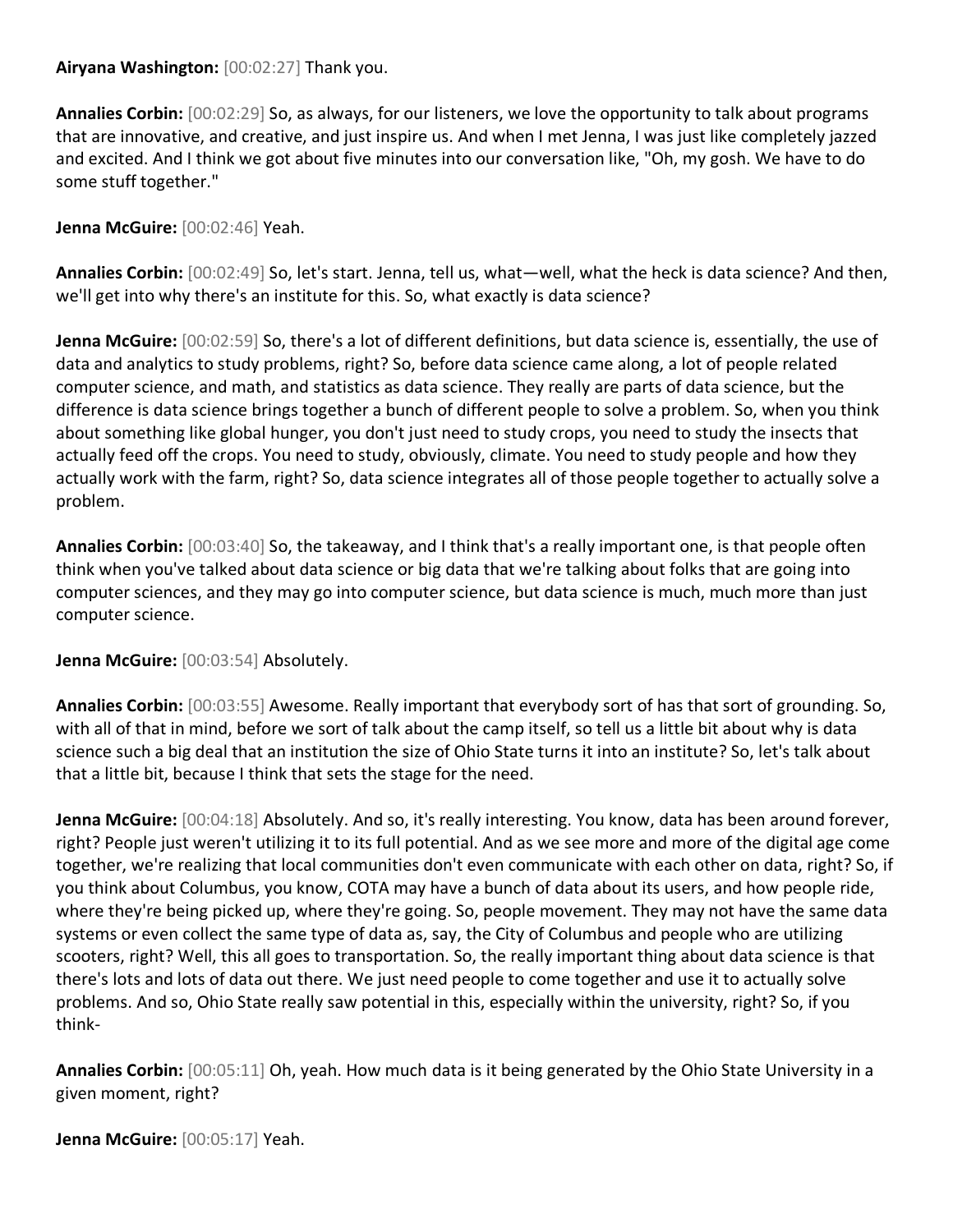**Annalies Corbin:** [00:05:17] It's gonna be huge.

**Jenna McGuire:** [00:05:18] It's huge. And even Ohio State-

**Annalies Corbin:** [00:05:21] Yeah.

**Jenna McGuire:** [00:05:21] ... you know, we suffer from the same problems as any other institution where, you know, particular office may not—it may not communicate with another office in terms of its data. But if you think about even getting students involved, right, how do you target the right student population to come to Ohio State? Well, you need to think about enrollment, but you also need to think about retention. So, you need to have, not only the front end enrollment people in every single college, you have the central enrollment, you also need to talk to people who are advisors, right? So, are we getting students there? But then, are we losing them for a variety of social reasons or personal reasons? So, then, you need to think about, also, diversity and inclusion. Get our Office of Diversity and Inclusion involved, right? Then, you have to think about graduate school. So, even Ohio State data science is a huge, you know, factor in how we do business. It's also a huge opportunity to change things.

**Annalies Corbin:** [00:06:12] And that's the part that I love, because we—at PAST, pass we do talk about, you know, big data all the time. And we talk about with the students and just trying to help them understand there is so much opportunity. Unless you dig in and really understand what's possible, you're never going to realize the full potential of this thing. And we're creating data right now, you know, massive amounts on a daily basis in ways we've never, ever seen in the history of mankind, right?

**Jenna McGuire:** [00:06:40] Yeah.

**Annalies Corbin:** [00:06:41] We have more data than people, right? There's a lot of-

**Jenna McGuire:** [00:06:46] By programs.

**Annalies Corbin:** [00:06:46] Like truly, exactly. So, I mean, it's this massive resource that can become this great thing, or this great hindrance, or something in between, right, depending on what we do with it. So, Airyana, tell me a little bit. So, before you went to this camp, what did you know about data science?

**Airyana Washington:** [00:07:06] Well, I pretty much only knew what was on the sheet of paper that I saw. And it was just like data science. And I guess a lot of other girls there too saw that. And they're like, "Hmm, what's that?" and they kind of wanted to be involved in it. And at first, I thought it was just like tables, and numbers, and stuff. And like, I understood that it relate into the real world, but when I got to the camp, it kind of opened up like, "Oh, it really does relate to the real world, and that there's like people in the field actually collecting it and using it."

**Annalies Corbin:** [00:07:42] Well, so, tell us a little bit, Airyana, from your perspective then, we'll have Jenna come in and start with the bigger, broader overview, but—so, what exactly was this program?

**Airyana Washington:** [00:07:53] It was exploring data science as not just like sitting at a computer and doing like the typing part. It's exploring data science, like going to see cows, and going like catching bugs and stuff like that. And then, also, like talking with people in the data science field and what their jobs were. So, like, we talked to somebody who was doing transportation and somebody who was collecting science, I believe, to for medical stuff, things like that. It was really interesting.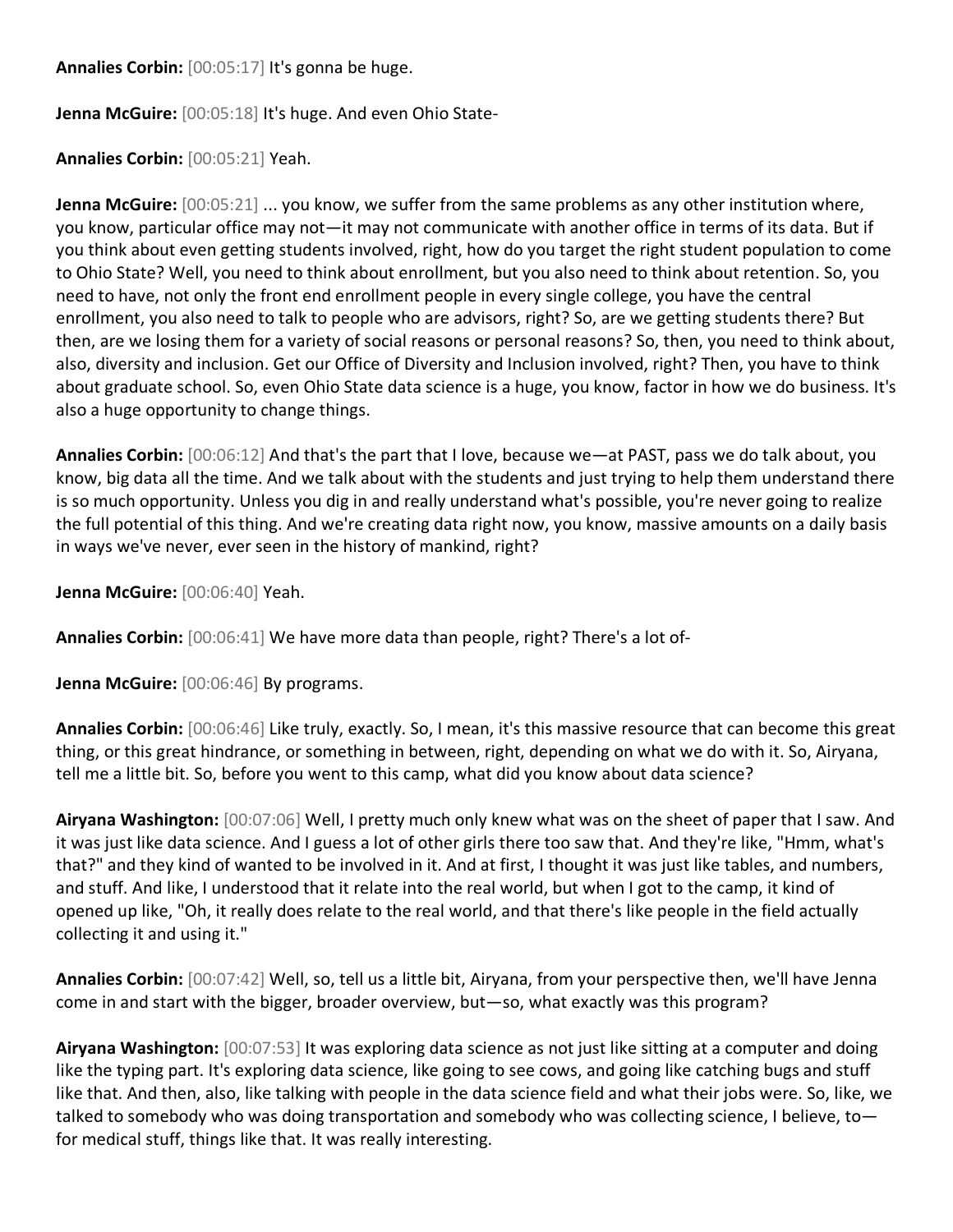**Annalies Corbin:** [00:08:28] So, you, actually, not just learned about data, but you actually created data. There was a hands-on component to this like, "I am gathering [crosstalk]."

**Airyana Washington:** [00:08:36] Yeah.

**Annalies Corbin:** [00:08:37] Yeah. And so, is that the part that made it real for you?

**Airyana Washington:** [00:08:41] Yeah.

**Annalies Corbin:** [00:08:42] So, Jenna, when you were crafting this idea—and I want to, sort of, talk about the genesis of this idea a little bit. So, what was your intent? What were you trying to get at by creating this program? And it's in its second year. You've had two cohorts of three?

**Jenna McGuire:** [00:08:58] Two.

**Annalies Corbin:** [00:08:59] Two cohorts that have gone through. So, you've piloted. You've tweaked it, I'm sure, because we all do.

**Jenna McGuire:** [00:09:04] Yes.

**Annalies Corbin:** [00:09:05] And you come up with a program that Airyana went through. So, what was your intent? What were you trying to get at here?

**Jenna McGuire:** [00:09:11] Yeah, I get asked that a lot, especially because when we have, you know, young women like Airyana coming in, you know, the parents come and say, "I haven't found anything like this." It actually started about three years ago. There was a national report that came out that studied data science and analytics as a career and as a pipeline. It was a national report. And we were actually cited at Ohio State. And the thing that struck me in reading all the different data that they had was that men outnumber women 3 to 1 in this field. Reality is, most of us will tell you, in a room, it's more likely to 10 to 1. It's just the fact of the career, right? And if you're an underrepresented minority, it's even lower. It's just there—we do not have enough diversity in the career, in the pipeline, of women and minorities. It's just a fact.

**Jenna McGuire:** [00:09:59] And I was literally driving home one day thinking about this and thinking about, "I need more women. I need more minorities who are sitting around the table with us when we're solving these problems." I, literally, thought of the idea of a summer camp and started talking to colleagues across Ohio State and in industry about the need, and that there was a huge need, and basically worked with a bunch of folks both in industry and Ohio State to create this. And the ultimate goal was, let's get more women inspired to not just go into data, but if they're going to be a nurse, if they're going to be a politician, I want them to be able to see data as an opportunity, not as an obstacle. And so, our entire goal is to, not only get more women, especially at an age when we can make a difference in their lives inspired, but then, also, give them the tools to actually go to college, and then take on that career much more informed and much more as a leader.

**Annalies Corbin:** [00:10:55] And I think that a couple of things that really resonate for me, in particular, about that idea and the reason for doing the program, you know, one of them, you know, putting on my anthropological hat, if nothing else, right? So, most my listeners know that I'm an anthropologist by training. The reality of it is, without a diverse set of participants, we will never get at the most robust set of questions. And so, you know, it's neither here nor there because it is a reality, but the fact is that by having the mass amount of our global data set and the majority of the folks are asking questions in that data are only representing one piece of who we are, we will never, ever get at the full potential of that data because men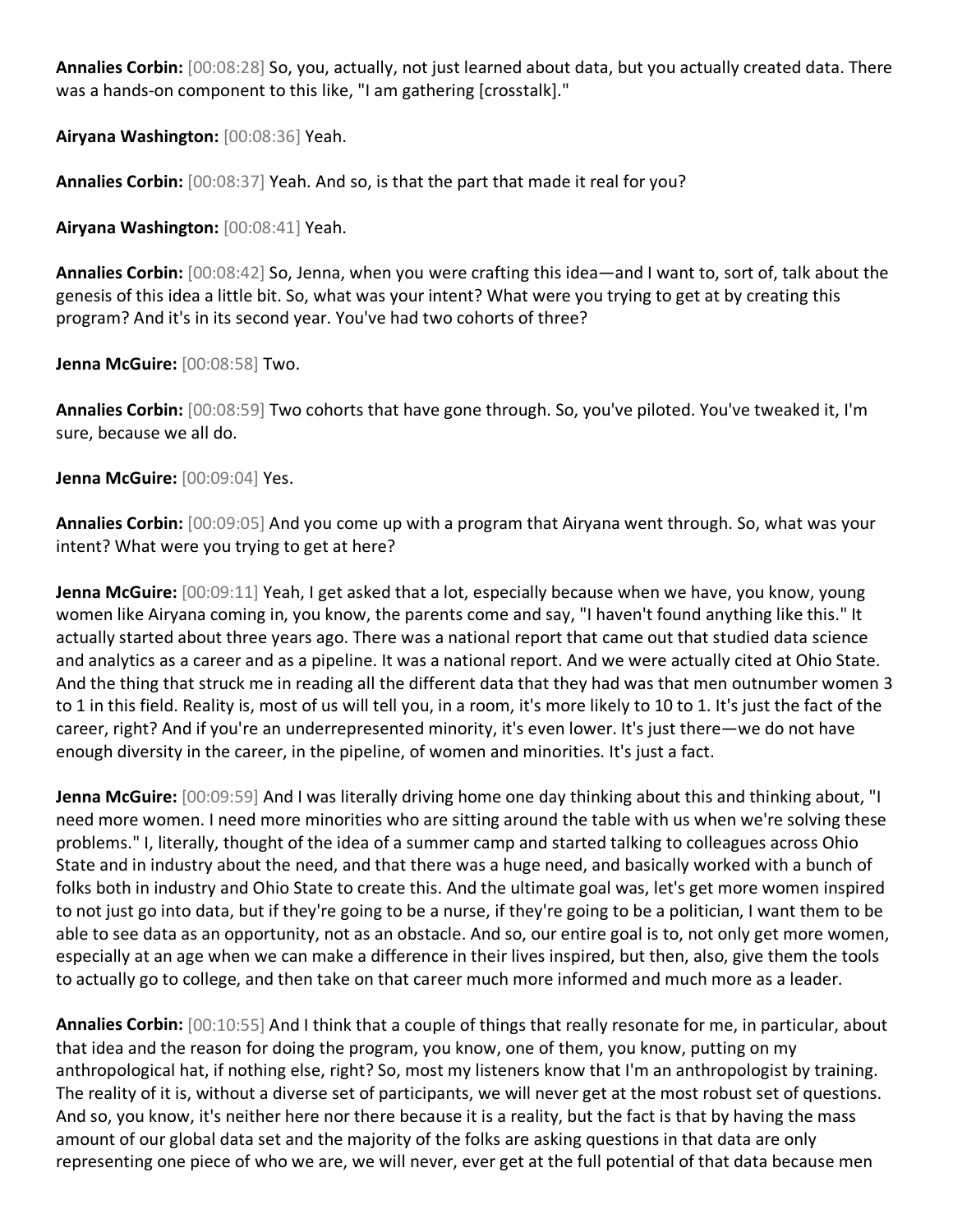are going to ask very different questions than Airyana is going to ask of that data, right? No question, because you bring everything you have to that. And so, we have this opportunity of this stuff, but we're limiting what we're gonna get out of it because we don't have a diverse set of folks asking questions of it.

**Jenna McGuire:** [00:11:59] Absolutely.

**Annalies Corbin:** [00:11:59] So, there's that aspect. And the other piece of it that I really love is the fact that you very specifically said, "I can do something about this, and I can inspire people when they're really, really young to not be afraid of this, and go into it, and embrace it, and take it." So, all I can say is bravo because that is awesome.

**Annalies Corbin:** [00:12:18] So, Airyana, when you were working and you went to camp, right, and you're working inside of these data sets and you're having this experience. So, who are the folks that are showing up? And could you find yourself there, right? I mean, did that experience and what was going on, did it lend itself to inspire you, back to Jenna's, one of her intents? Were you inspired by that?

**Airyana Washington:** [00:12:39] Yeah. When I went to camp, I was kind of nervous because I went to like lots of camps before, but I struggled to find somebody who was like me. So, it was really hard to relate to them because most of the camps I've gone to are sports camps and things like that. So, when I got there, I was kind of nervous. And I ended up actually making a friend. And she really liked space science. And so she wanted to do a lot of like space data stuff. And it kind of inspired me a little bit to like think about all the different careers and things that could be science, and like how people think that science is one thing, but some like it's other things too. It also made me feel that when I get older and like going to college and stuff like that, I would want to like maybe double major in data science and political science because data science is so connected with it, and it's very useful in that field.

**Annalies Corbin:** [00:13:45] It's connected to everything, right?

**Airyana Washington:** [00:13:47] Yeah.

**Annalies Corbin:** [00:13:47] I mean, I assume that they'll promote things that you took away. So, I want to double down a little bit among the things that you said. So, I'll put you on the spot just a little bit here. But one of the things that is really, really important, and that we see it in the programs that we do here, and they're all by design as well, very much like what Jenna was talking about. You said that, you know, you went to other camps, and you didn't find anybody that felt like you. So, how do you define yourself out in the world as it relates to the things that you might aspire to be? So, what is it that you want people to know about you? And when you're out there looking for others to be part of your collective community, what is that for you?

**Airyana Washington:** [00:14:26] Well, for me, so, when I was younger, it was a lot of people not wanting to be friends with me because I wasn't fully black or white, because I lived in a community that was like black or white. You know, there wasn't a lot of mixed kids. But then, as I got older, I started realizing like, "Oh, my friends don't need to be black or white. I can make friends with anybody." And so, now, I have friends like everywhere. And I kind of look for people who are nice, and they don't really care about more like big stuff. So, I guess, a lot of trends and stuff, they just kind of come and go, and a lot of people go with them. And I guess I don't really like to go with those people. I like to go with people who have like their own interests and stuff like that.

**Airyana Washington:** [00:15:18] So, like, for my example, my friend, like I heard she was interested in space science, and I saw her reading a book by Stephen Hawking, I believe. And she was reading, and I was like, "Oh,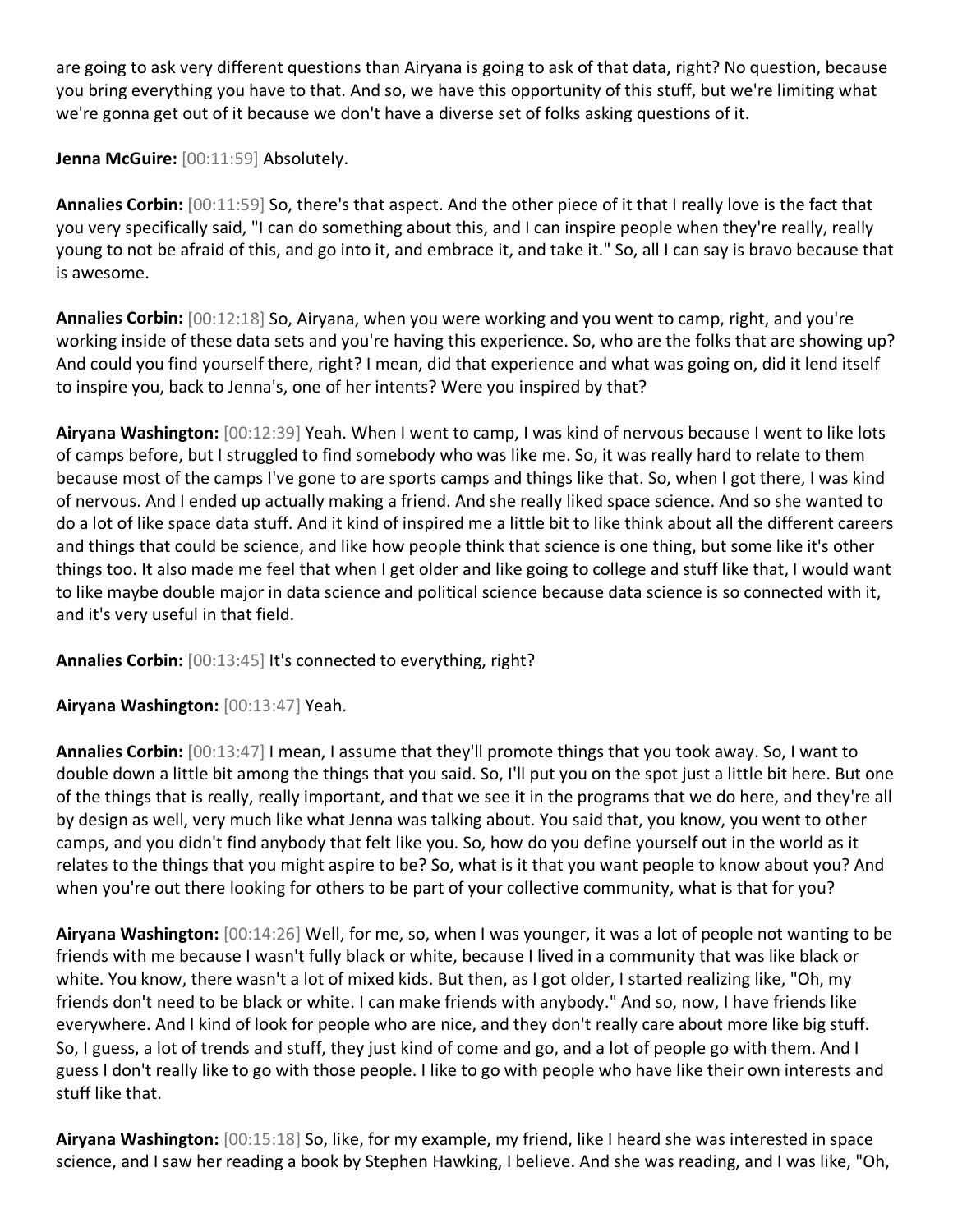what's that about?" And she told me about it. And she started telling me about what she liked. And I was like, "Oh, I really want to be friends with her." And something about that kind of just made me feel like, "Oh, this is my kind of camp. These are my people."

**Annalies Corbin:** [00:15:45] And that's really, really important. And that was part of what you were hoping for, Jenna. I mean, I can see-

**Jenna McGuire:** [00:15:49] Absolutely.

**Annalies Corbin:** [00:15:49] ... that you're really moved by that.

**Jenna McGuire:** [00:15:52] Yeah.

**Annalies Corbin:** [00:15:53] As you should be, right?

**Jenna McGuire:** [00:15:53] [Crosstalk].

**Annalies Corbin:** [00:15:54] No, but that—I mean, that was one of your goals on the outset was to create a space where you could get this diversity of, not just participants, but folks thinking about the future of your science. So, the thing that you were passionate about. So, talk to us a little bit about that because you brought in all these experts. You were trying to make this experience for the students to be incredibly powerful. And obviously, it was. So, how and where do you recruit these folks? And what did they bring to the table? Because you weren't doing the all-day, everyday teaching. You were doing bugs. You were doing all these different things. So, how did you create that inclusive, diverse, really, really dynamic environment where kids like Airyana come, and they're like, "This is my home," because that's awesome.

**Jenna McGuire:** [00:16:41] And, you know, it's funny, as we're talking about this, I'm thinking back to a conference that I just went to, where I was sitting across the table from an African-American female, and she was telling me she was the first African-American female to go through her graduate program at her university. And she talked about the struggles that she had, and how she had no one to look up to. And that's really what I focus on when we bring together these people. I want to find women, I want to find minorities, I want to find people who are early in their career, people who are more advanced in their career, people who represent every part of data science, even if you don't expect it, because I don't want to limit these young girls in what they can aspire to do, right?

**Jenna McGuire:** [00:17:20] And so, the first thing I did was just go talk to people on campus and say, "I have this idea, and I want to represent not only agriculture, but I want to represent space. I want to go to the planetarium." You know, I have this one professor, Harmony Bench, who studies dance. And you don't think advanced data science, but she has a wealth of data on an African-American choreographer. And she's not only a very impactful speaker, she's very engaging and wonderful with the girls. And she teaches the girls that you can tell stories with data through pictures.

**Annalies Corbin:** [00:17:53] Awesome.

**Jenna McGuire:** [00:17:53] Right?

**Annalies Corbin:** [00:17:54] Wow, yeah.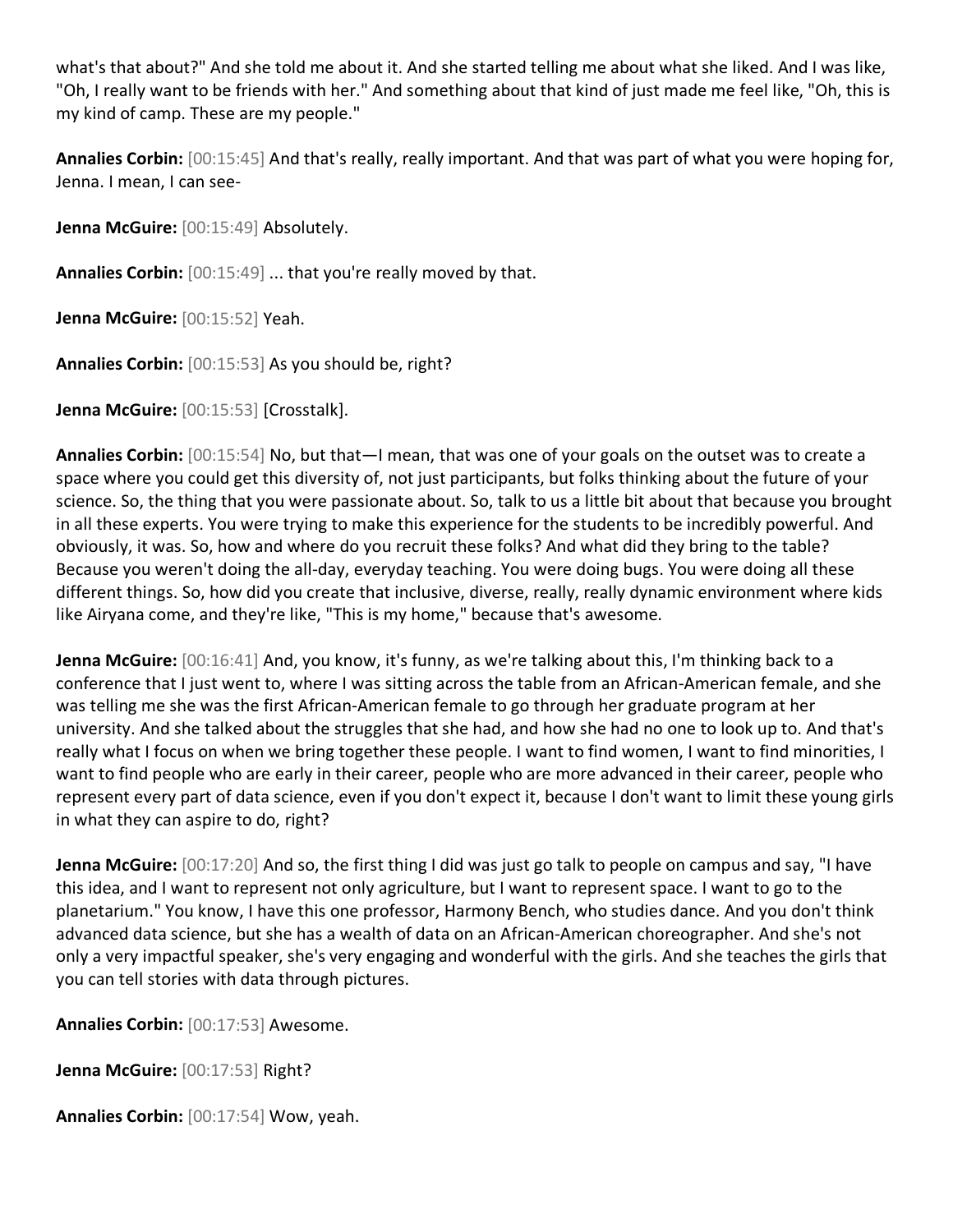**Jenna McGuire:** [00:17:54] Not just numbers, but telling a story. And then, I have another professor from computer science, and he uses drones, right? And he does facial recognition. But one of the things we did with the girls was on the second day, we actually got our costume props. And you wouldn't think of costume props as a data problem, but what the girl said was they voted on what they liked. And then, we went out and modeled the costumes. And then, we showed them, you didn't realize it, but you were actually collecting data at that moment.

**Jenna McGuire:** [00:18:20] And so, it's really about finding people who are not only passionate about this, not just data science, but people who are passionate about, you know, looking at girls like Airyana and saying, "I want to make an impact in her life." And you would be amazed at how many people have come forward and said, "I want to be part of this camp," not just Ohio State, but people like Rehgan Avon, who founded the Women and Analytics Conference here, first, as a student of Ohio State, and then as a full-on conference. And it's got hundreds of people coming. I went to Rehgan and said, "Hey, I have this idea." And she signed on and said, "Okay. Not only do I want to be your partner. Tell me how I can help. Who can I connect you to because this needs to change?" So, I think there's a general recognition among the community, especially women and minorities, that we need to do something.

**Annalies Corbin:** [00:19:07] Yeah. No, absolutely. And Airyana, you participated in the program in the second year or the first year?

**Airyana Washington:** [00:19:13] The second year.

**Annalies Corbin:** [00:19:16] In the second year. Okay. So, you've gone through and you completed that program. So, what are you going to do with this? Not so much for your career, but I want—I really want to get into the nuts and bolts of someone, what Jenna was talking about here, as she's crafting and bringing these really amazing folks and doing just wicked awesome science, I mean, how cool is, you know, the data tied to dance? Because you're right, you don't think about that. So, you got exposed to all these folks. And so, what I want to really sort of understand from you is, does the experience change the way you think about things or the way you're applying? I mean, you're in high school right now. You're still on your journey, on your path. Is what you learned in the summer, is it having an impact on what you're doing right now, or do you even realize that it is?

**Airyana Washington:** [00:20:09] Well, I kind of—sometimes, I find myself like just thinking. And when—after the summer camp, I started thinking about like, how did this impact me? Like, what is going to change in my life? And I started realizing that it was like—I don't know how to explain. It was impactful, I guess. And it just kind of resonated in a sort of way that made me feel better about the world, and that it was changing, and that there'd be more opportunities because like when I look around the world around me, I have two little sisters. And so, a lot of the time, I'm like, "Not only how this is going to impact me, but what's going to be changed for them."

**Airyana Washington:** [00:20:59] So, I kind of think about that a little too much, but it's really important to me because one of them is like 11 years younger than me, and that's a really big difference. And when I go through camps like this, I know that when she gets to the point where she can go to camps, she's going to have options like this one, and it's going to be impactful on her life, and how she sees the world, and how she just looks at it.

**Annalies Corbin:** [00:21:27] Yeah. And I think it's interesting because, literally, just a few minutes before the two of you arrived, I was having a conversation with a young woman who's now in college, who's working with me. And I met her as a freshman in high school. And she was very shy. But one of the things that we were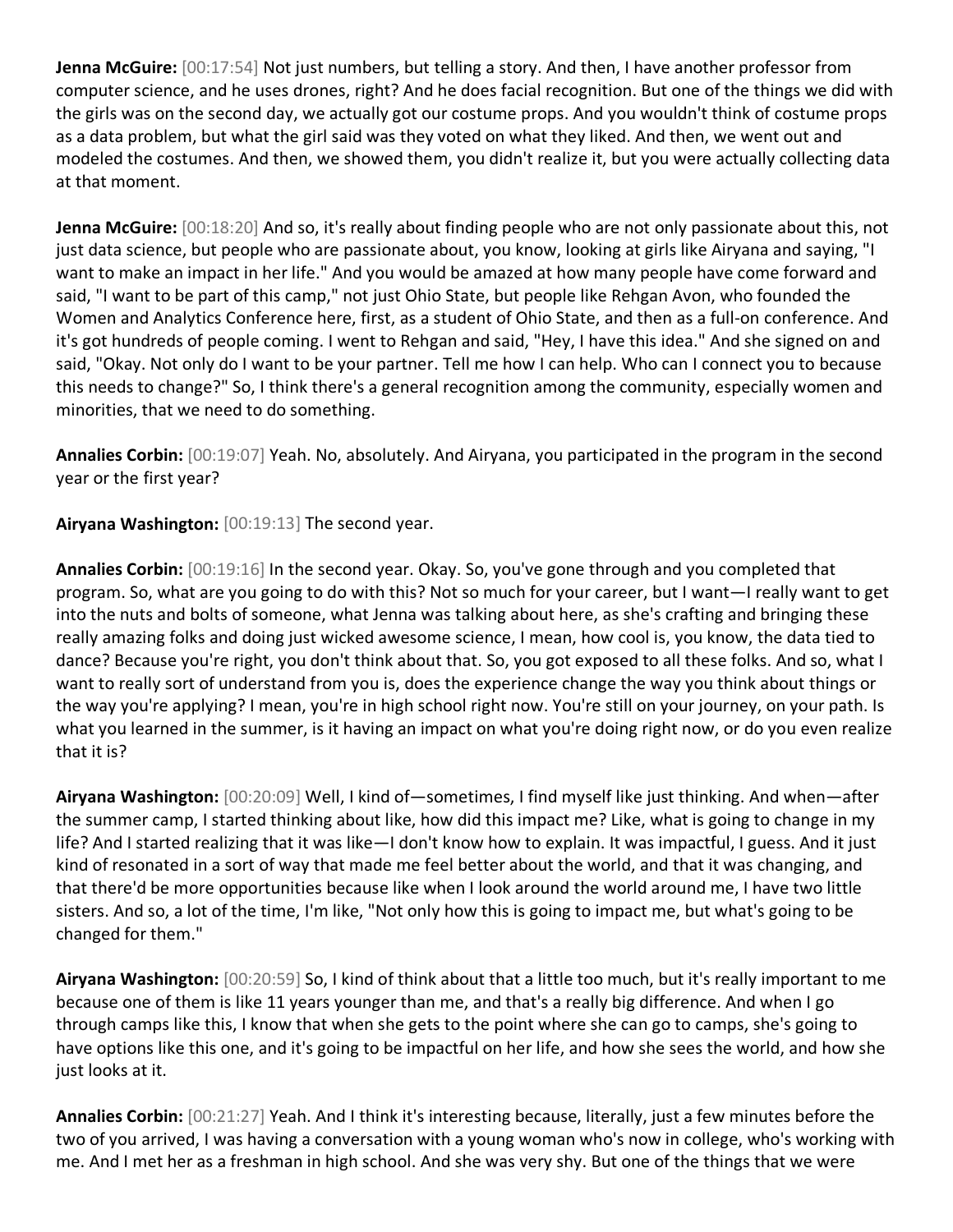talking about in particular was, what happens when she walks into a room. And she said that, you know, "I have to walk into a room, and I have to put on a persona, because it's the thing that helps me get through the conversation.".

**Annalies Corbin:** [00:22:00] So, she is a young Muslim woman, you know, in this—living in our city. And she said, you know, that she has to—to some extent, when she walks into a conversation, she finds herself the only one. She's studying this week in crazy engineering over at the university. And, you know, it's her and 50 young men in her program and things like that. And so, she's very conscious of that. And we were having that very same conversation about how you take the things that you learned. And I was very specific with her about the journey. Like, "I met you, and you're really shy. And now, you're fearless." And I think—and the experiences that get you to that sort of fearlessness.

**Annalies Corbin:** [00:22:42] And so, Jenna, when you sit down with all these professionals, and you guys are talking about what you're going to do in this camp, what's the conversation around the how, or is it not even necessary? I guess that's really what I really want to know. You're inviting these folks because you see something special in (A), the work they're doing; but (B), in their ability to maybe connect with your participants. So, what's the prep look like? What's that conversation?

**Jenna McGuire:** [00:23:11] Well, thankfully, I'm a really strong cohort of faculty and folks in industry to work with for many years. A lot of it's trial and error. Honestly, the first year, I had no idea what I was doing. I had no idea how to prep people. After that year, sat—what we do is we sit down with every single speaker, and we talk through, "Here's how much time you have chairs, the environment, here's the background of the girls who are coming." And we have an honest conversation of, "We envisioned a particular part of this program looking like (A)." And we say, "But what do you think?"

**Jenna McGuire:** [00:23:44] And we ask for—it's a very, you know, back and forth exchange to make sure that I may be envisioning something very different, but they have something additive, right? And so, we adapted right then and there based off what they think. I will tell you that that has happened with many, many of our sessions. And it's beautiful because, all the sudden, you see the other person light up. And then, when they come to the sessions, they look around, and they look at girls like Airyana, and they're like, "Okay, wow! This is amazing."

**Annalies Corbin:** [00:24:12] Then, this is real.

Jenna McGuire: [00:24:13] It's very real.

**Annalies Corbin:** [00:24:14] Yeah, very real on that moment. I love the fact that you guys are, you know, definitely designed cycling on the fly, right? Yeah, all the modifications that's happening. So, that's pretty awesome. So, do you think that the process that you've used and the experience that you've created has enough universals in it that it can be applied to almost any type of experience to be created to empower these young women?

**Jenna McGuire:** [00:24:43] I would hope so. That's my ultimate goal is to build this program, so it can be built out in other places, right? So, not just in Ohio, but I would love to see this camps in Cincinnati, in Cleveland, in rural and Appalachian Ohio, in Toledo. And then, expand even further because we recently did look, and just to see what's available nationwide. Before—when I first started boot camp, I used to say it was one of the only. We've done research, and I can not find a single camp that's like this. Most of the camps cost money. Ours is 100% free.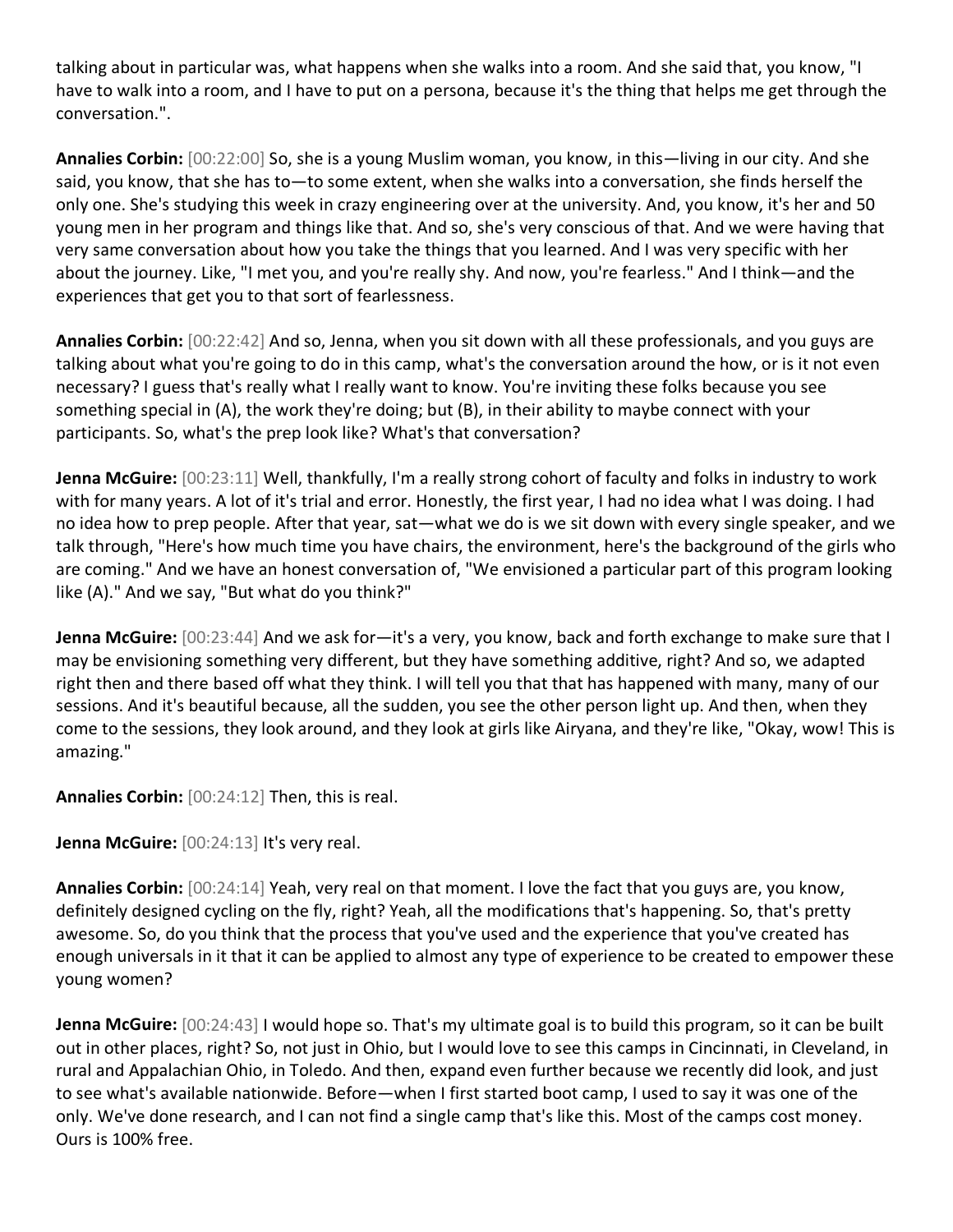**Annalies Corbin:** [00:25:16] You got it all underwritten.

**Jenna McGuire:** [00:25:17] All underwritten. And thank-.

**Annalies Corbin:** [00:25:17] That's awesome.

**Jenna McGuire:** [00:25:19] And thanks to sponsors.

**Annalies Corbin:** [00:25:21] That's right, that's right. Thanks. Thanks to those sponsors.

**Jenna McGuire:** [00:25:24] But ,then on top of that, most data science camps, not only are they exceedingly expensive, but they don't target women, and they don't target minorities. And that's a huge mess. And so, I'm very proud that we've done that, but I'm hoping we can replicate it. I want to get other, not just universities, but other companies excited about this, so we can expand across the country. That would be my ultimate goal. And I think with the adaptability that we've created with this program, we could very easily, you know, go to University of Washington, look at their faculty, and say, "Let's recreate it here."

**Annalies Corbin:** [00:25:55] How about one step further as I sort of push on you a little bit here.

**Jenna McGuire:** [00:25:59] Uh-oh.

**Annalies Corbin:** [00:25:59] Here it comes, here it comes. So, Airyana, if you had a data science pathway in your high school or in your middle school that said—and you got to go to this great camp experience, and you understood what it was all about. And if that were a track that you could say, "To heck with the normal things that I'm doing in my high school experience," and you could focus your learning through this lens with this type of sort of interface on an ongoing basis, is that something that appeals to you?

**Airyana Washington:** [00:26:31] What I've kind of realized, because my school district has career tech for all the students, I was kind of looking at and saying, "Why don't they have this for other things other than nursing and being a doctor?" And I kind of looked at it, and I was like, "If they have this for something science-like that was more like database, I would definitely do it." And I'll just take it out all the rest of this stuff and do it because it, not only supports my—like I can do my sport with it, but I also began learning something that I've been passionate about. And I go somewhere where everybody else is passionate about it and want to learn about it too. So, it's just that kind of—it's a different environment, you know. It would be like—it just feel more at home there. And other kids would be more at home there. And so, they're would be more comfortable, and willing to share, and just grow the classroom environment.

**Annalies Corbin:** [00:27:33] Yeah. And I think the reason I was pushing on it is because I know that, at the end of the day, when we want to take an industry and really scale it as it relates to the participants and the folks that are getting access to it, you know, whether we love it or hate it, we could argue that another day, the reality is we've got schools stretched around the globe, right, who are spending a lot of time with our future, right? And so, how could we take the aspiration that is the program that you've created and leverage it?

**Annalies Corbin:** [00:28:09] And so, leverage it with teachers, leverage it with communities, to your point, you know, to really push it, and see this opportunity, and for folks to understand that that becomes a sort of natural point. And we work with so many teachers here at the PAST Foundation who would love the chance. It's terrifying because, in much like Airyana's experience before she went to camps, didn't necessarily really know what that is. And teachers, sort of, have that same thing. This is really intriguing to me. And I want to do something to help, you know, move our girls into different sets of careers, but I don't know how to do that.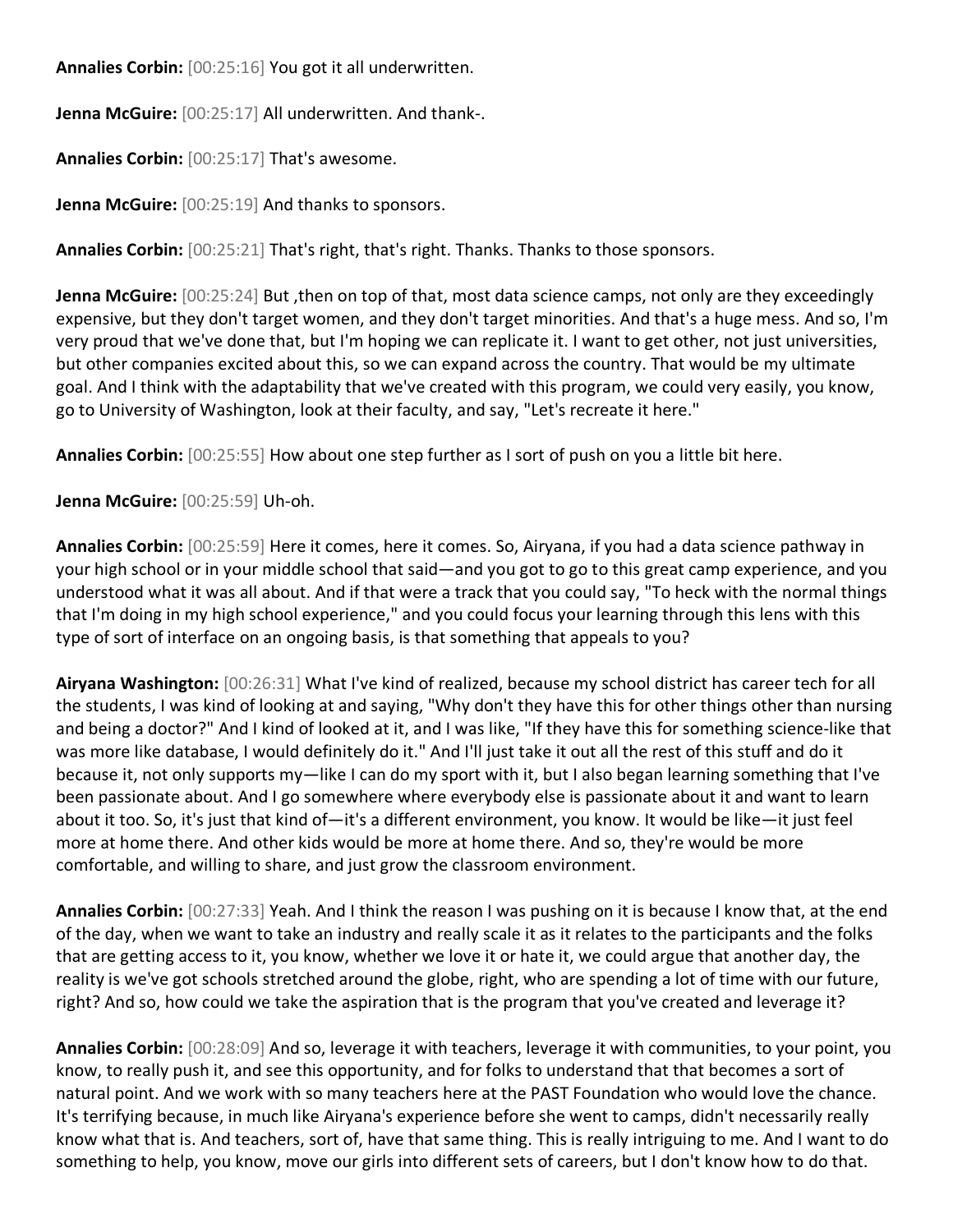But this might be—someone would say it's low hanging fruit. And I don't mean that because it's simple. It's not. It's low-hanging fruit back full circle to how we started this conversation. It is everywhere. And we could use data science to teach so many things.

**Jenna McGuire:** [00:29:03] Absolutely.

**Annalies Corbin:** [00:29:04] So, to me, that gets me jazzed. That gets my juices, sort of, rolling when I imagine what could be possible with the seed that you built, what could happen with it. It's just—I think it's boundless.

**Jenna McGuire:** [00:29:15] Yeah.

**Annalies Corbin:** [00:29:16] It's amazing.

**Jenna McGuire:** [00:29:17] Yeah. And I see this as honestly like one step and, you know, a series of steps, right? So, there's the working backwards back into pairing, you know, kids like Airyana to enter college. But there's also creating a pipeline. You know, one size does not fit all. Not everyone wants to go to Ohio State. I didn't. I wanted to go to Columbus State. Let's create a pathway starting for kids who want to work full time, or they need to work full time because of their family background or just their interests, right? But then, let's create a pathway, so they can easily transfer to a four-year college. Or what if they wanted to graduate school, right? We need to think all the way across this pipeline, so that we're actually creating a viable pipeline and not creating barriers for anyone who wants to enter the field.

**Annalies Corbin:** [00:29:58] And what about where—and this is more of a query than a comment. But—so what about the folks that don't—is there a place for folks in data science who don't want to pursue postsecondary education? For a whole variety of reasons, we know college is not for ,everyone and we know we need folks who don't go to a million different things. There are such awesome careers out there. Is there a potential within the pathway that is for folks who, ultimately, don't want to do that, or want to stop after that to your opportunity? Does the field self-lend to folks at multiple spaces?

**Jenna McGuire:** [00:30:38] Yeah. I think, right now, the field doesn't. But the unfortunate thing is it should because the reality is there are too many jobs out there that need a data background, and they're not being filled. And that becomes the pipeline, right?

**Annalies Corbin:** [00:30:50] Right, right.

**Jenna McGuire:** [00:30:52] Okay. So, we have folks who could enter this field and require maybe a certificate, right?

**Annalies Corbin:** [00:30:56] Right, right.

**Jenna McGuire:** [00:30:57] Not a two-year or four-year degree. That's the other part that we need to think about because, certainly, with a high school education, you may not be well-equipped, but what if you had a one-year training, and it prepared you to enter the field even at the entry level? We absolutely need that if we're going to change things.

**Annalies Corbin:** [00:31:13] Absolutely. And I think that appeals to a lot of folks who might want to tow in, right? Or I just finished my K-12. I don't necessarily want to, but I want to be working in a field that interests me, rihgt? And then, I might go on and pursue a little bit differently. So, I would think that that would appeal.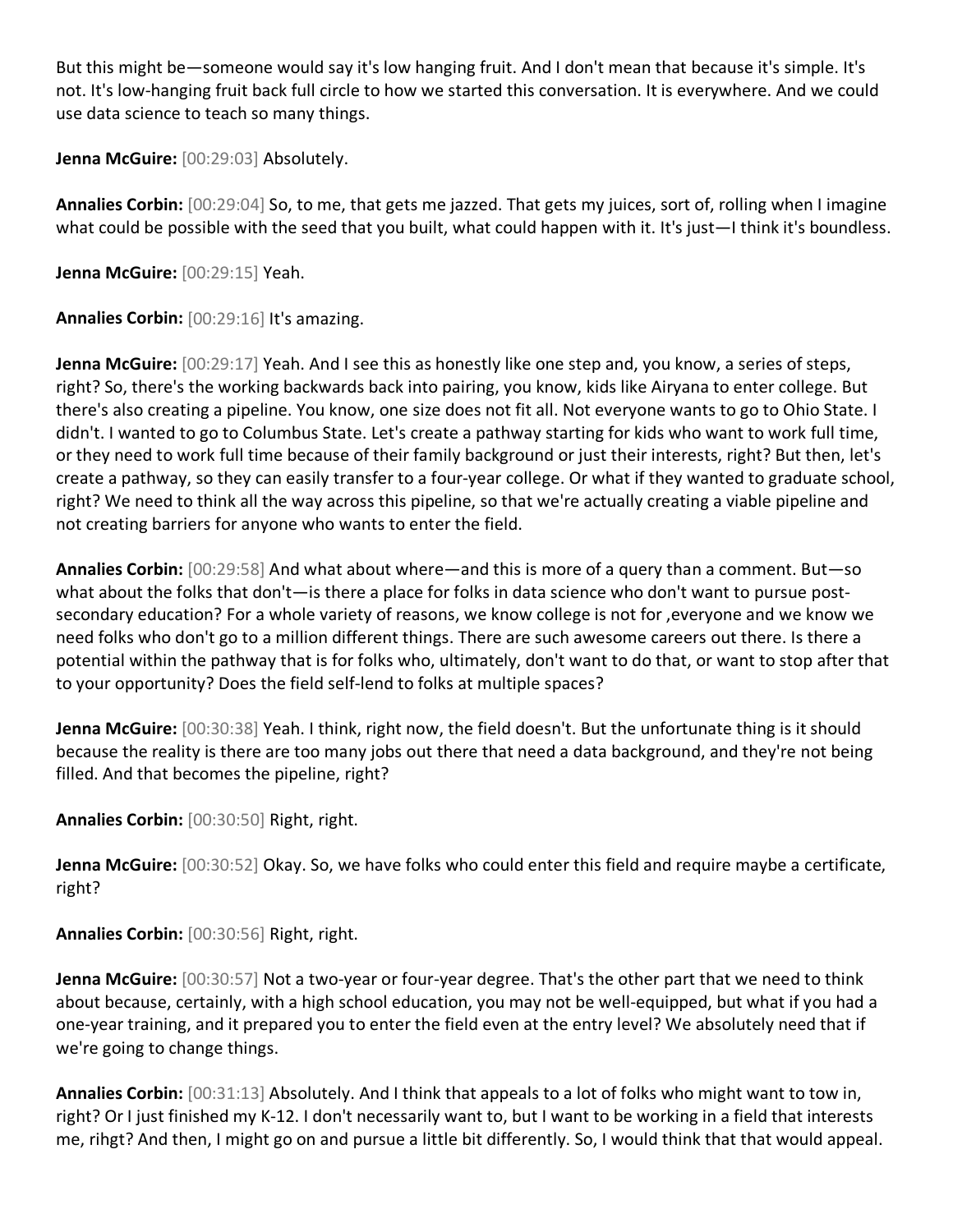So, as a student, Airyanna, if you had this, sort of, platter of options, that's helpful to you, yes? Or is it overwhelming?

**Airyana Washington:** [00:31:37] So, I've had a lot of people tell me, like, "Oh, college isn't for me," especially coming from a school that's in like a lower income area. And before, I thought like, "Oh, this is—I'm gonna go to college. Like college is a thing because everybody around me says they've gone to college." But if you go if you're in a family that didn't go to college, like my dad was, he didn't even graduate high school. And then he got a GED. So, does having that option to get like don't—you don't have to go to college because you're not good at school, but you love something, I think that that's a better option than going to college and absolutely hating it.

**Annalies Corbin:** [00:32:20] Absolutely, yes. LIfe is so short. Love your passion, right? Find a way to tap into that. And I think that that's one of the things about the experience that Jenna built. And I love the fact that you infused into that so many different disciplines because, you know, what inspires Airyana might not be the thing that inspired the kid sitting next to you who likes space, right? But there are all those options for those kiddos in the balance. So, how—when these experts came in—because I do want to get just a little bit into sort of the practical nuts and bolts of how the camp itself works, because people ask that question, right?

**Jenna McGuire:** [00:33:02] Of course.

**Annalies Corbin:** [00:33:02] Definitely, we will post materials, and send them to your website, and all that sort of stuff. But when folks are out there in the world thinking about, "Hey, you know, I don't have Jenna in Ohio stay, in my town. I'm, you know, in some place in Utah," or "I'm, you know, in faraway Maine, but, you know, I love the concepts that I'm hearing here. So, I want to create something similar," some of the things that they want to know is how it works. So, these experts come in, and how long is this camp? So, give us a little bit of just the nuts and bolts, sort of, pieces of it, Jenna.

**Jenna McGuire:** [00:33:35] Absolutely. So, the first day is really about getting the girls inspired and giving a baseline knowledge, right? So, a lot of them have taken math. They've taken baby steps. Maybe taken a couple of introductory science courses. So, we go 8th to 10th grade. They haven't taken calculus, hopefully-

**Annalies Corbin:** [00:33:50] Right, yeah.

**Jenna McGuire:** [00:33:50] And they're not going to be completely bored. Hopefully not. And we give them a baseline, right? So, the very—the fun thing that we did when they first arrived is we actually do a This or That, which is we have them go in the middle and we say, "Are you a cat or dog person? Do you like to work outdoors or, you know, watch a movie?" And they go to either side of the room. And then, we tell them, you didn't realize you were an actual data point.

**Annalies Corbin:** [00:34:15] Right.

**Jenna McGuire:** [00:34:16] It becomes very real-

**Annalies Corbin:** [00:34:16] Yeah.

**Jenna McGuire:** [00:34:16] ... but it's a fun activity.

**Annalies Corbin:** [00:34:18] Yeah, yeah, absolutely.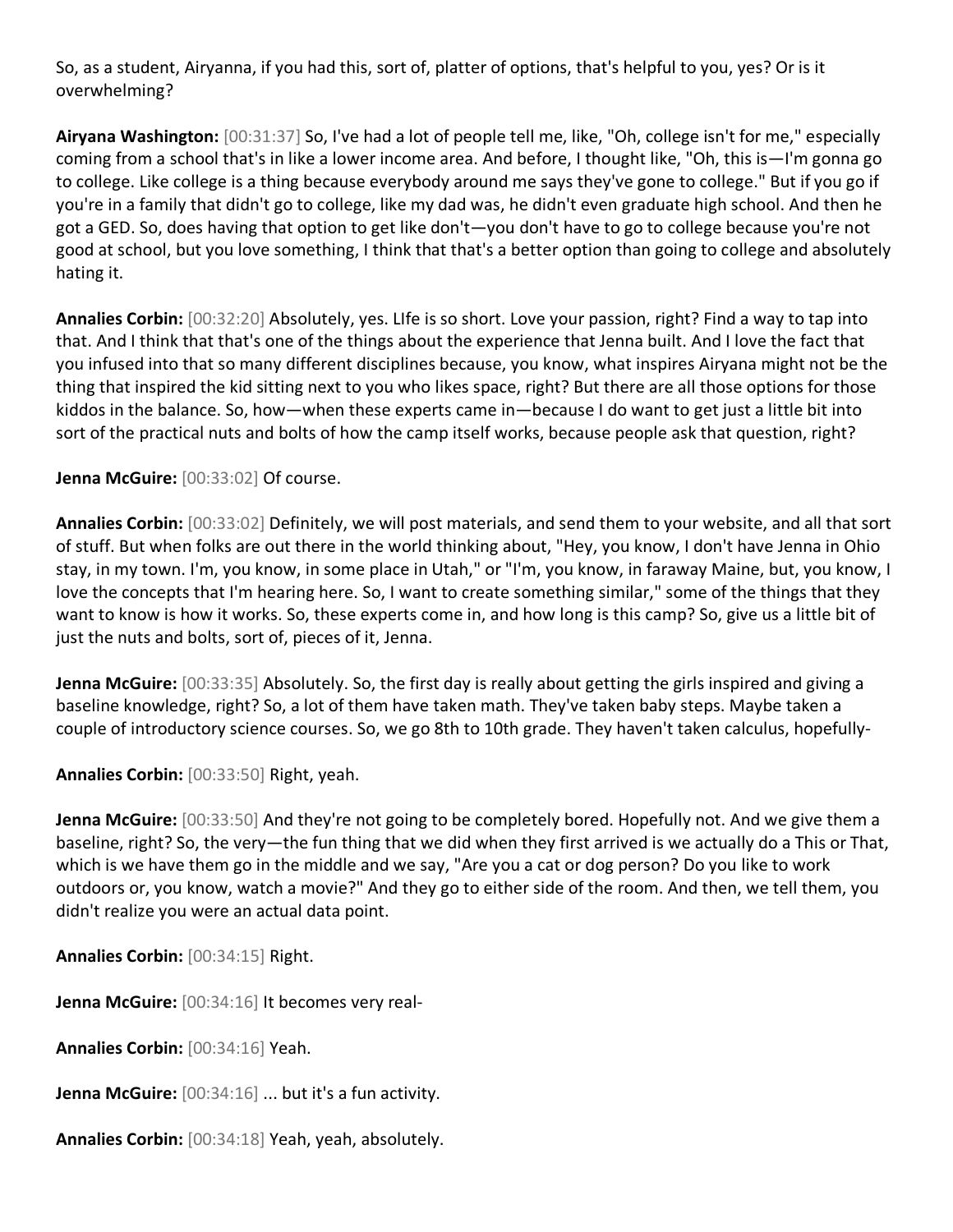**Jenna McGuire:** [00:34:18] And then, we spend the rest of the day, actually, of the first day, just giving the baseline of what is data and how was it applied. So, we do a high level overview of, what is data science? What does it mean? What are the different steps and data? You know, you collect data, and you may clean it up a little bit because you have some bad data. Then, you start, you know, defining your question. And then, you start analyzing it. And then, you come up with your story, right? And that kind of pipeline is exactly what the camp is around. It's around the data lifecycle, right? And then, so, day two, we spend some time doing data collection. That's the one that we did with Chris Stewart from Computer Science on photobooth props.

**Annalies Corbin:** [00:34:55] Oh, photobooth props? Really? Wow! That's awesome.

**Jenna McGuire:** [00:35:00] And then, Chris talks about, "Okay, here's the data that we got." And he talks about some basic data cleansing, right? How do you clean it up to make it a little bit more usable? Because someone may have said red, somebody else said scarlet.

**Annalies Corbin:** [00:35:12] The same thing.

**Jenna McGuire:** [00:35:12] They're really the same thing.

**Annalies Corbin:** [00:35:14] Yeah,

**Jenna McGuire:** [00:35:14] How do you clean it up, so that's useful?

**Annalies Corbin:** [00:35:15] So, you don't toss a data point that doesn't need to be tossed, right?

**Jenna McGuire:** [00:35:18] Exactly.

**Annalies Corbin:** [00:35:19] Awesome.

**Jenna McGuire:** [00:35:20] And then, we take the girls and we have them actually talk to experts and give a very high overview of how to use big data for social good. So, he had someone this year from Smart Columbus talk about transportation, right? We had someone come in and talk about how they study geographical information, right? So, they can see kind of how things are used. And then, we take them on excursions like to the planetarium and the Waterman Farms and showed them, you know, you can pet a cow. But what else can you learn from a cow about its movement? About dairy production? How long is the gestation period? Things of that nature. And they got to catch bugs, right?

**Jenna McGuire:** [00:35:57] It's all interactive. So, they're not just sitting down. And then, the following days of camp are really just doing that over and over again, just in different areas. Like, how do you tell a story with data? With Harmony Bench bent, you know, through stories, through pictures. And then, the very last day, what they do is we actually pair them up with some undergraduate students and volunteers. And these girls actually go in, and they take a very big data set, and they get to choose things like Halloween candy, or Pokemon, or-

**Annalies Corbin:** [00:36:26] Fun things.

**Jenna McGuire:** [00:36:26] ... global trends, right?

**Annalies Corbin:** [00:36:30] Yeah, yeah.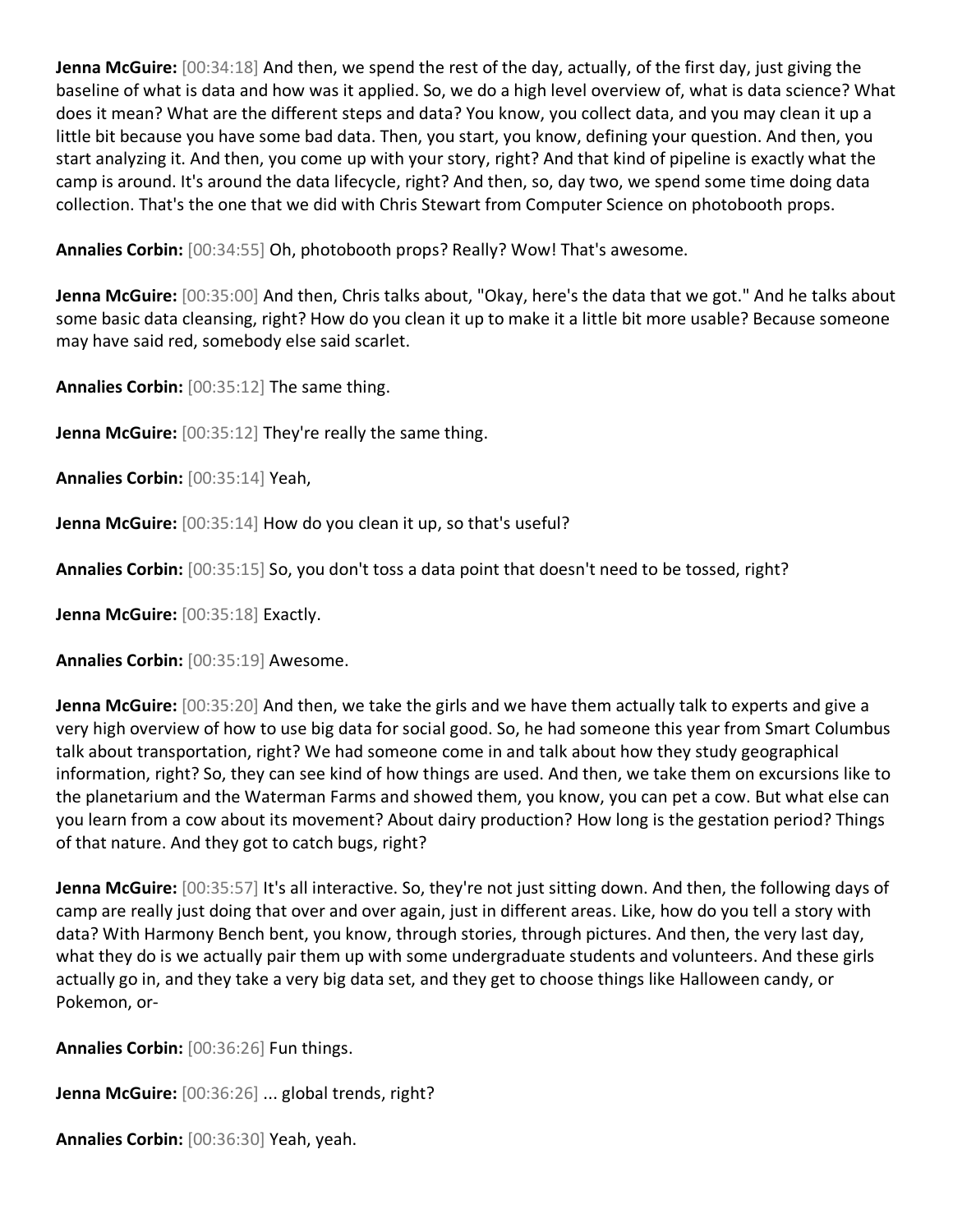**Jenna McGuire:** [00:36:30] And they actually take the data set, a raw data set, and they get to take out the data that's not mean, cleanse it. They analyze it, and they tell a story, and they present their findings to the entire camp. We invite the teachers, and their parents back, and all the speakers. And it's amazing because in one day, these girls are able to late analyze data sets that college students are doing. And that's the thing that we stress to them is you're doing stuff college students are doing. So, it's not out of reach. And we try to inspire them that way.

**Jenna McGuire:** [00:36:58] And then along the way, because we know that many of these girls may not come from a family that has someone who's been to college, or they may not be inspired yet, we spend a lot of time having them talk to undergraduate students. And then, we spend a lot of time over at the Office of Diversity and Inclusion, and we inspire them to show them, these are women leaders in any field. You can do it too. And then when you get to places like Ohio State, there are programs specifically to help women like you and minorities like you. And by the end, you know, I told the girls very off the cuff one day and said, "Who's less scared about college?" Every single one of my girls raised their hands. That made me cry.

**Annalies Corbin:** [00:37:41] That's awesome. That's the win, right? That's the win. So, that's just pretty darn exciting, at the very least. And my favorite piece of all of this is the fact that you are, in fact, helping these girls go on a journey, and you're doing it by helping them figure out how to tell a story, but also tell their story, right? Because I would assume that, you know, whatever data set—and what data set did you do, Airyana?

**Airyana Washington:** [00:38:08] My group did Pokemon.

**Annalies Corbin:** [00:38:09] Pokemon. But the reality of it is, and I assume that this is one of things that you learned along the way, right, is your interpretation. Because into the vague, you're interpreting data. It's telling you a lot of stuff, right? But the story that you pulled out of that data might be different than the story that somebody else would pull out of that data. And so, I love the fact that you've got to stand up telling you story, right, using that data. That is awesome. I don't even know if you realize how rare that is, the opportunity. It is just absolutely epic, I'll be honest with you, that you have the ability to get up and do that.

**Annalies Corbin:** [00:38:49] And so, Airyana, one of things I like to do as I end the program, because people are out there thinking about it, and they're hearing the story that the two of you are telling, and they're sitting in that room. Because I get the e-mails about it, you know. So, how could I do something similar? And so, I always like to leave the program by giving folks, no matter what it is that they're talking about that they're going to try, you know, sort of, the piece of advice. So, Airyana, from a student perspective, if somebody is out there who are going to try to create a camp that's similar, right, what one thing would you want a Jenna in another location to know before they spend their time trying to figure it out? You were a student in the program. So, what's the one thing you want her to know?

**Airyana Washington:** [00:39:34] Don't be afraid to go after things. So, we heard cows, and we thought, "Why are we going to a farm?" And we got there, and we had a lot of fun. And we even saw people collecting data all over there. So, get out there. Just if something relates, do it.

**Annalies Corbin:** [00:39:56] That's awesome.

**Jenna McGuire:** [00:39:58] It's awesome.

**Annalies Corbin:** [00:39:58] And Jenna, what about for you, what's your piece of advice for somebody out there contemplating doing something as wild as what you put together here?